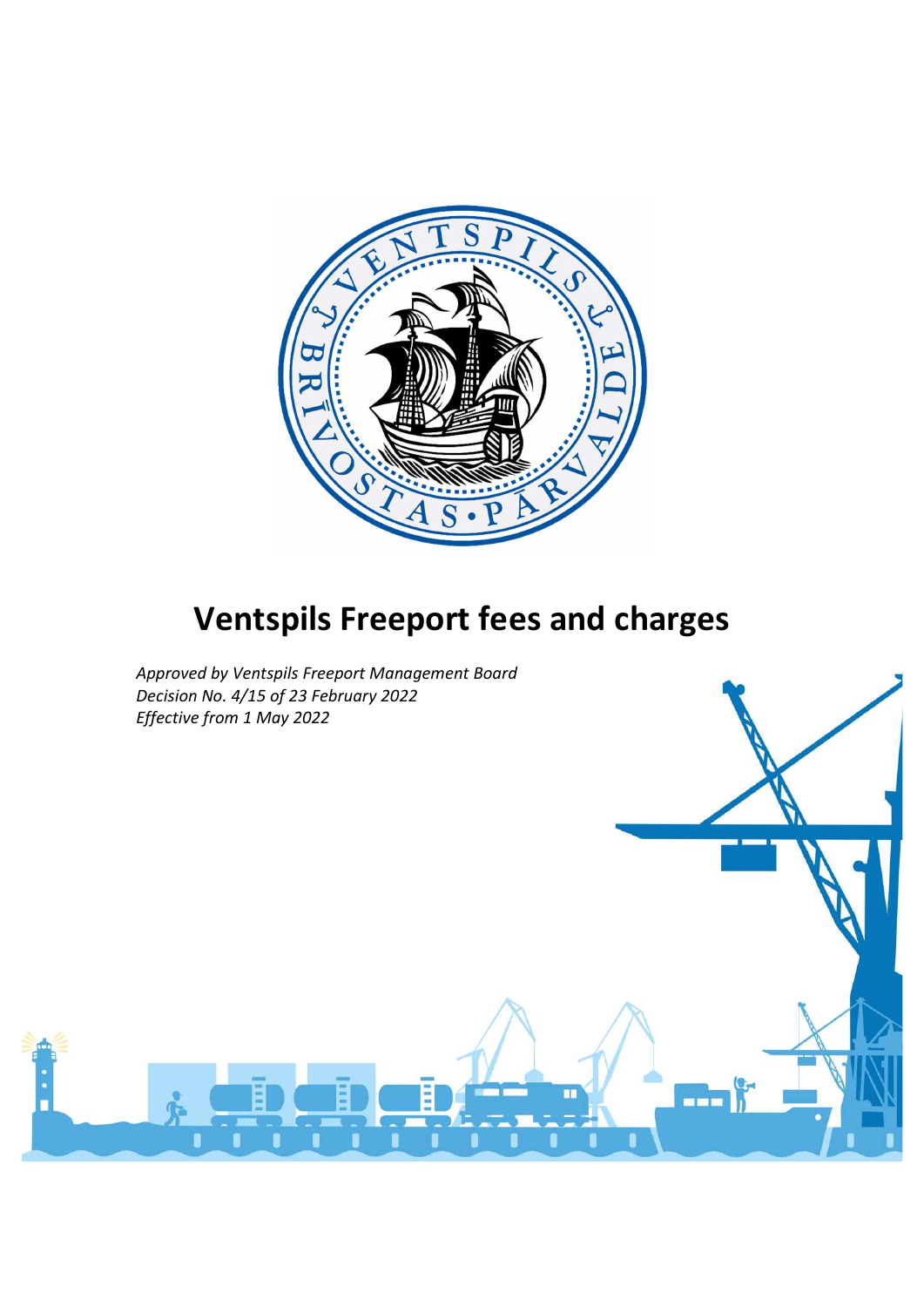# **Contents**

- 1. Definitions
- 2. General conditions
- 3. Tonnage fee
- 4. Canal fee
- 5. Berth fee
- 6. Passenger fee
- 7. Pilotage fee
- 8. Sanitary fee and charges for removal of polluted waste
- 9. Charge for mooring work
- 10. Charge for using tugboats
- 11. Other charges for port services
	- 11.1. Charge for opening of drawbridge
	- 11.2. Charge for fire-fighting services
	- 11.3. Charge for fresh water supply
	- 11.4. Charge for the use of crafts of the Freeport Authority
- 12. Final provisions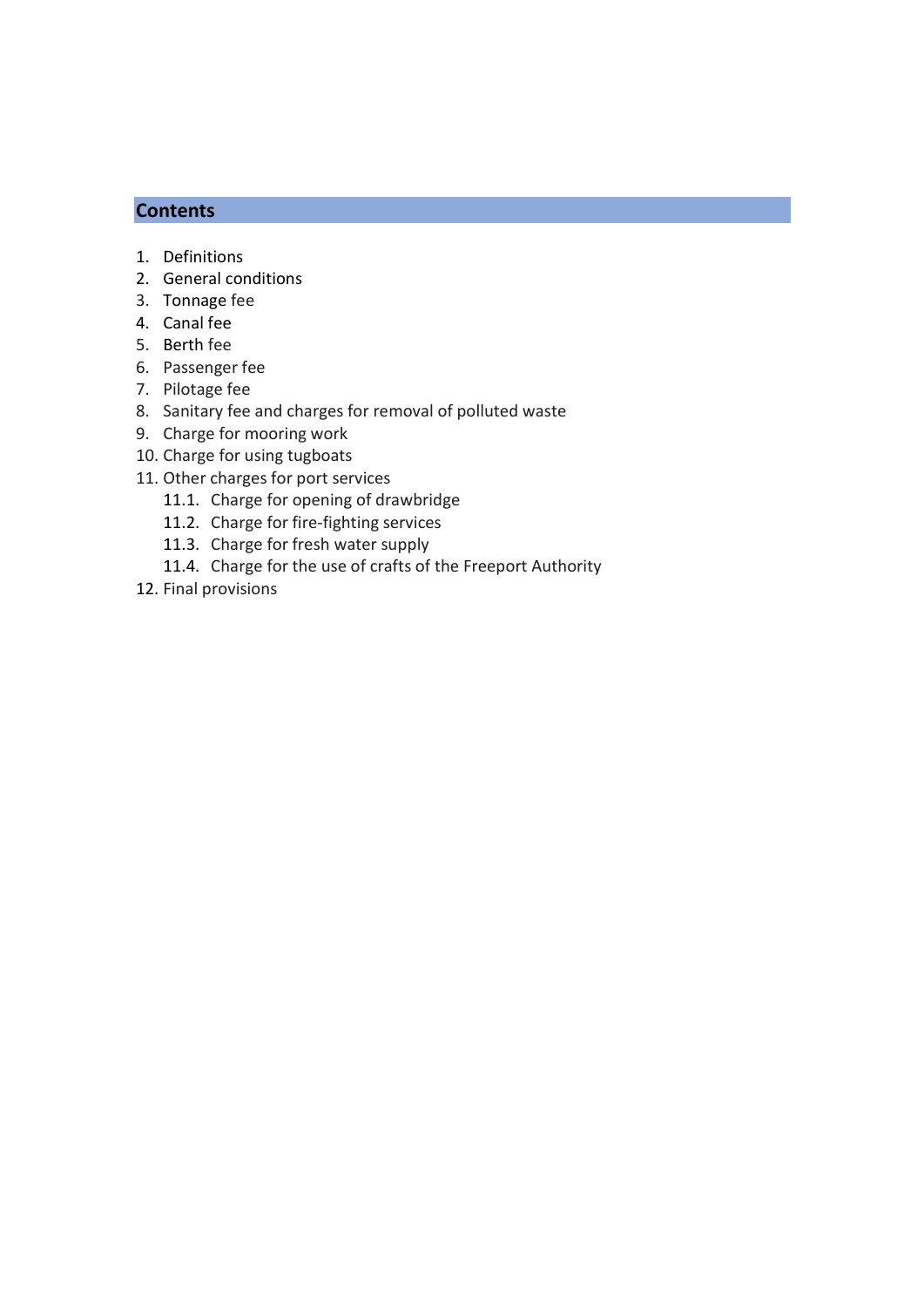# 1. Definitions

- 1.1. Freeport Authority Ventspils Freeport Authority
- 1.2. Vessel definitions:
	- 1.2.1. tanker a vessel primarily designed for the carriage of liquid cargo, incl. liquefied cargo:
	- 1.2.2. dry cargo ship a vessel primarily designed for the carriage of dry bulk and general cargo;
	- 1.2.3. container ship a vessel primarily designed for the carriage of containers;
	- 1.2.4. Passenger vessel (incl. cruise) a vessel carrying 12 or more passengers and holding a passenger vessel safety certificate;
	- 1.2.5. Cargo passenger vessel (Ro-Pax) a vessel having cargo and passenger vessel safety certificates;
	- 1.2.6. Ro-Ro vessel a vessel with such a type indicated on the vessel's classification certificate and is intended for the carriage of wheeled cargo (cars, lorries, tractor units, trailers, special platforms, etc.) embarking or disembarking from the ship;
	- 1.2.7. Fishing vessel a vessel used for the commercial catching of fish and other marine resources;
	- 1.2.8. Small ship a vessel with the gross tonnage of which according to the tonnage certificate is less than 200 GT;
	- 1.2.9. Auxiliary fleet of Ventspils Port vessels performing service functions in the port, such as tugboats, barges, floating cranes, bunkering vessels, dredgers, sewage, bilge water and waste collection vessels, diving vessels, etc., which are registered in Ventspils or are leased or owned by the Freeport Authority or Freeport companies;
	- 1.2.10. Vessels with special allowances:
		- 1.2.10.1. public service vessels military and coastguard vessels, customs vessels, hydrographic vessels, etc;
		- 1.2.10.2. scientific research vessels;
		- 1.2.10.3. search and rescue ships;
		- 1.2.10.4. training vessels used for training purposes
		- 1.2.10.5. hospital ships;
		- 1.2.10.6. vessels on charity missions, if they have a certificate issued by the Ministry of Welfare of the Republic of Latvia;
		- 1.2.10.7. yachts;
	- 1.2.11. Liner vessel a vessel operating in liner traffic, where the vessel visits the port of Ventspils 12 or more times a year. Liner traffic status is granted by the Freeport Authority through a contract with the liner operator;
	- 1.2.12. Stand-by tugboat a tugboat waiting on stand-by for immediate for towing and/or pushing operations.
- 1.3. Definitions of removed waste:
	- 1.3.1. Sewage water water from toilets, galleys, etc.;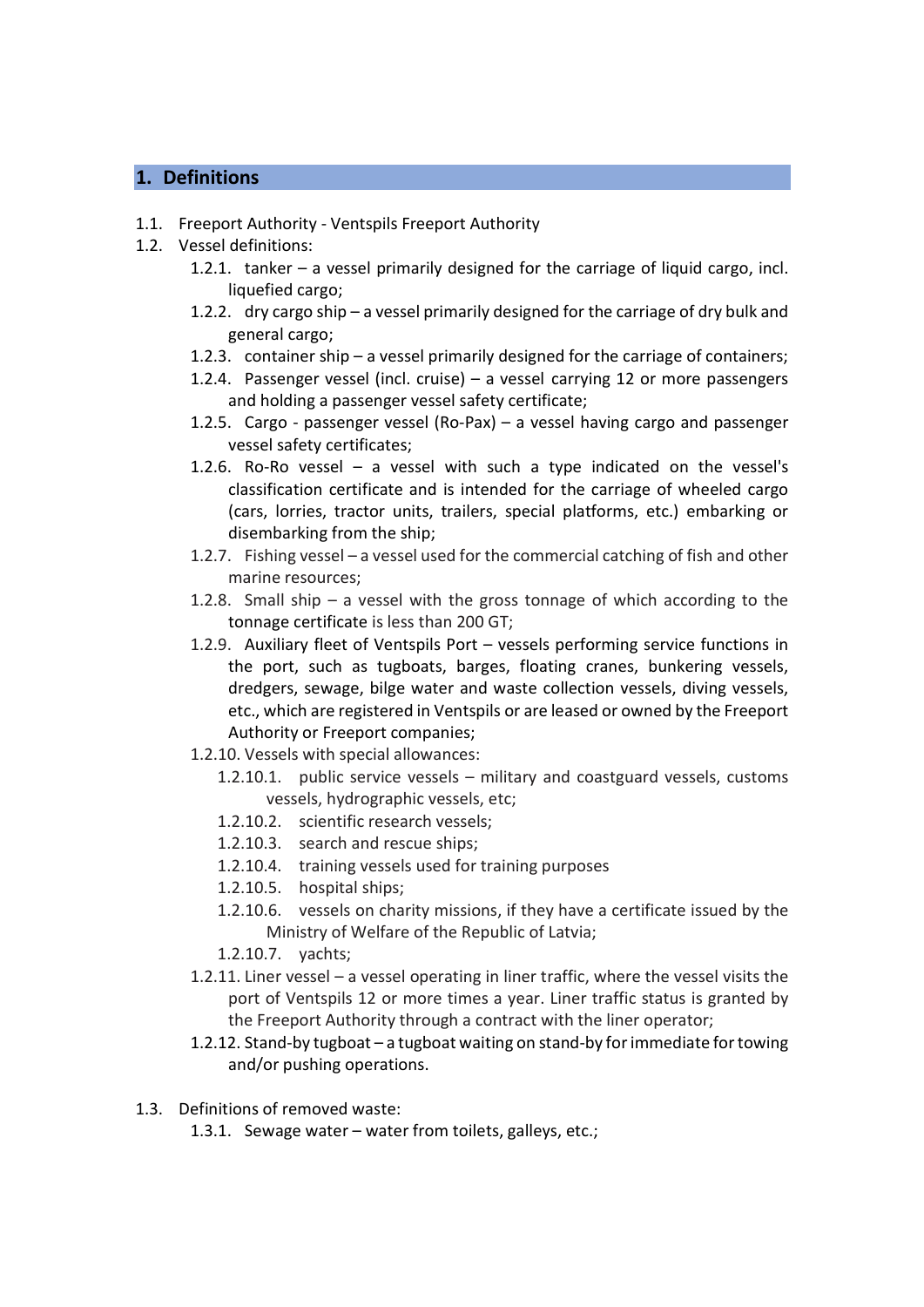- 1.3.2. Bilge water water accumulating in engine rooms, pump rooms, etc.;
- 1.3.3. Ballast water water from ballast and cargo tanks for ship stability;
- 1.3.4. Cleaning water of the cargo tanks and/or holds polluted water resulting from the cleaning of cargo tanks and/or holds. These waters must not be considered as ballast water or other polluted waters;
- 1.3.5. Solid oil and oil product residues waste polluted with oil or oil products resulting from the cleaning of tanker cargo tanks or ship fuel tanks;
- 1.3.6. Household waste waste arising from the maintenance of the galley and the sanitary condition of the vessel, but not waste arising from cargo operations;
- 1.3.7. Tariffs set by the waste operator tariffs set by third-party service providers for the reception of dry waste from ships.
- 1.4. State of emergency  $-$  a real threat to the safety of the crew, passengers, cargo and/or the vessel and the environment.
- 1.5. Freeport company a commercial company entered into the Commercial Register of the Register of Enterprises of the Republic of Latvia, which in accordance with Section 18(1) of the Law on Ports, has entered into an agreement with the Freeport Authority to carry out commercial activities in the Freeport of Ventspils.
- 1.6. Gross tonnage of the vessel the tonnage of the vessel expressed in gross tonnes (GT), as stated in the tonnage certificate.
- 1.7. Special permission of the Harbour Master not to use pilots a certificate issued by the Ventspils Freeport Harbour Master on exemption from the obligation to use pilotage services in accordance with the laws and regulations (Cabinet of Ministers Regulations "Ventspils Freeport Regulations" and "Regulations on Pilots").

# 2. General conditions

- 2.1. Port fees and service charges are apportioned as set out in the Law on Ports.
- 2.2. Ventspils Freeport has the following port fees:
	- 2.2.1. tonnage fee;
	- 2.2.2. canal fee;
	- 2.2.3. berth fee;
	- 2.2.4. passenger fee;
	- 2.2.5. pilotage fee;
	- 2.2.6. sanitary fee.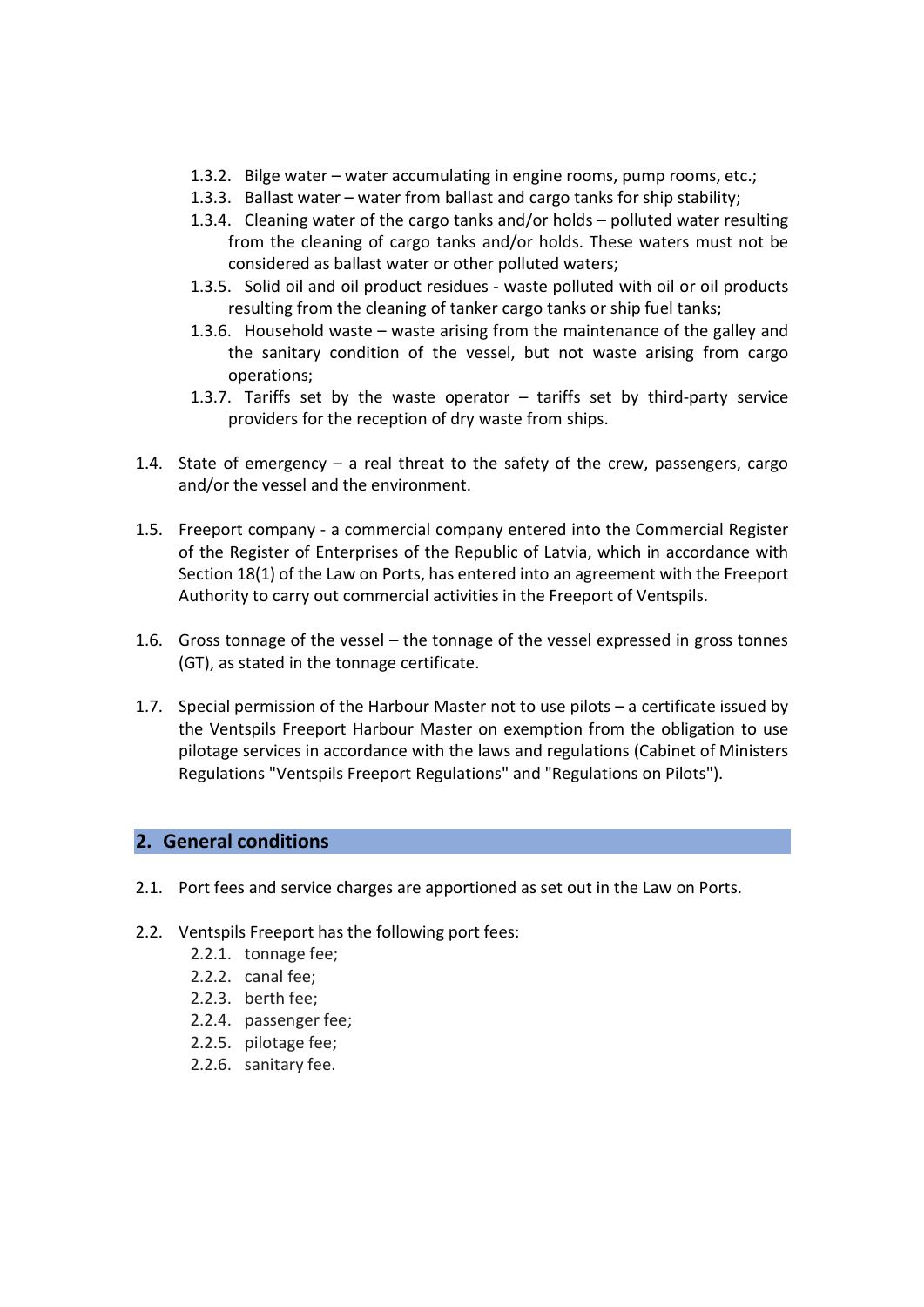- 2.3. Ventspils Freeport has set the following fees and charges for port services, which are subject to certain threshold levels:
	- 2.3.1. a charge for acceptance of waste water and bilge water;
	- 2.3.2. a charge for accepting polluted ballast;
	- 2.3.3. a charge for accepting water from cleaning cargo tanks;
	- 2.3.4. a charge for accepting solid waste polluted with oil or oil products for disposal.
	- 2.3.5. a charge for mooring;
	- 2.3.6. a charge for the use of tugboats;
	- 2.3.7. a charge for fire-fighting services;
	- 2.3.8. a charge for supply of drinking water from the berth;
	- 2.3.9. a charge for using the port's craft.
- 2.4. Ventspils Freeport has such a charge for port services, which has a fixed tariff rate: 2.4.1. a charge for opening of drawbridge.
- 2.5. In addition to the set fees and charges, there may be other charges for services provided by the Freeport.
- 2.6. In certain cases, the Freeport Authority may reduce port fees and service charges.
- 2.7. If the tanker's tonnage certificate shows separately the gross tonnage used for insulated ballast (double bottom, double hull and/or special side tanks), the port fees and service charges shall be calculated by reducing the total gross tonnage accordingly.
- 2.8. If several rate reductions can be applied to a vessel, only one, the largest reduction from the basic rate, shall be applied to the calculation of each set fee and charge.
- 2.9. If the port is visited by a tugboat and a barge, the port fees and charges are calculated on the total GT of the tugboat and the barge.
- 2.10. If a berth in the Freeport of Ventspils is built with private funds and is therefore privately owned, the owner of the berth and the Freeport of Ventspils Management Board shall determine the amount and payment procedure of the port fees and service charges by agreement before construction commences.
- 2.11. Procedure and rules for payment of port fees and charges for services received by the Freeport Authority:
	- 2.11.1. For vessels with a ship agent in the Port of Ventspils, payment of port fees and service charges shall be made in accordance with the procedure laid down in the agreements between the Freeport Authority and the ship agent;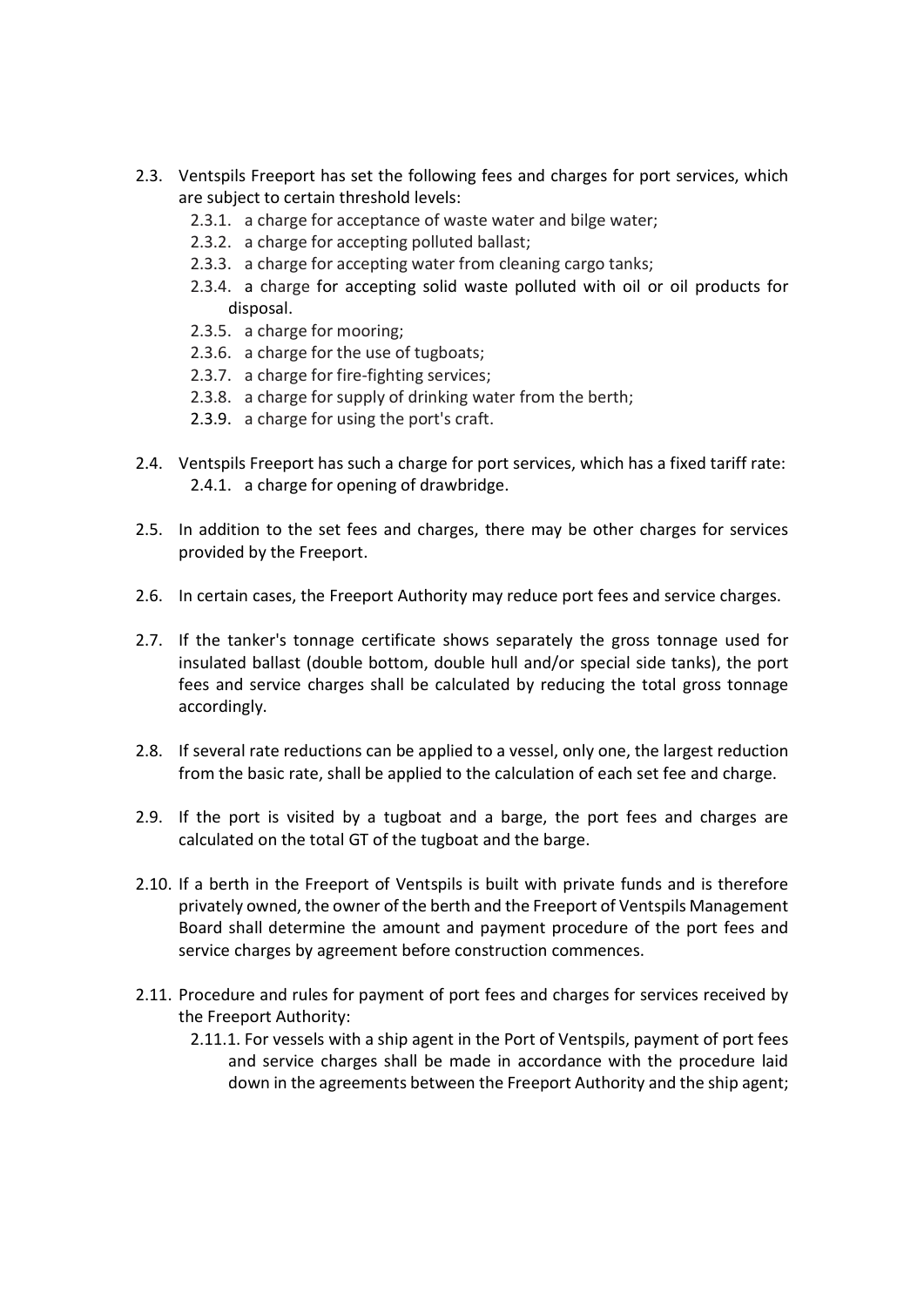- 2.11.2. For small ships and fishing vessels under 1,000 GT not using the services of a ship agent, payments shall be made quarterly, no later than 15 days after the end of the quarter.
- 2.11.3. For other vessels by mutual agreement between the Freeport Authority and the vessel.
- 2.11.4. In case of non-payment of port fees and service charges, the Harbour Master has the right to prevent the vessel from leaving the port.

# 3. Tonnage Fee

- 3.1. Tonnage fee is charged at the following rates:
	- 3.1.1. for tankers, separately for each entry and exit of the vessel, irrespective of the gross tonnage, EUR 0.30/GT;
	- 3.1.2. for dry cargo vessels, separately for each entry into and exit from the port, irrespective of the gross tonnage, EUR 0.22/GT;
	- 3.1.3. for container, ro-ro, ro-pax and passenger ships, for each port call at the following rates:
		- 3.1.3.1. EUR 0.0071/GT;
		- 3.1.3.2. 1 load unit (lorry with/without a trailer, a trailer, mafi trailer, separately loaded TEU, etc.) = EUR 2;
		- 3.1.3.3. 1 private car = EUR 1
	- 3.1.4. Small ships and fishing vessels up to 1,000 GT separately for each entry and exit EUR 0.045/GT.
- 3.2. The tonnage fee for vessels referred to in clauses 3.1.1 and 3.1.2 shall be reduced by 50% in the following cases:
	- 3.2.1. When a vessel enters a port, if the vessel enters in ballast or if the imported cargo is not discharged in port, or if the weight of the imported cargo discharged in port does not exceed 50% of the vessel's deadweight;
	- 3.2.2. When the vessel leaves port, if the vessel is in ballast or if the cargo exported is not loaded in port, or if the weight of the cargo exported loaded in port does not exceed 50% of the ship's deadweight.
- 3.3. Exempt from the tonnage fees:
	- 3.3.1. vessels calling at a port for fuel, water, products, other supplies or repairs, but not carrying out cargo operations, or calling under emergency circumstances;
	- 3.3.2. dry cargo vessels and tankers that leave the port on an outer roadstead, do not load/unload cargo there and return to the port without leaving the external raid. The exemption applies only to movements to/from the outer roadstead, not to the initial entry or final exit from the port;
	- 3.3.3. Vessels with special allowances;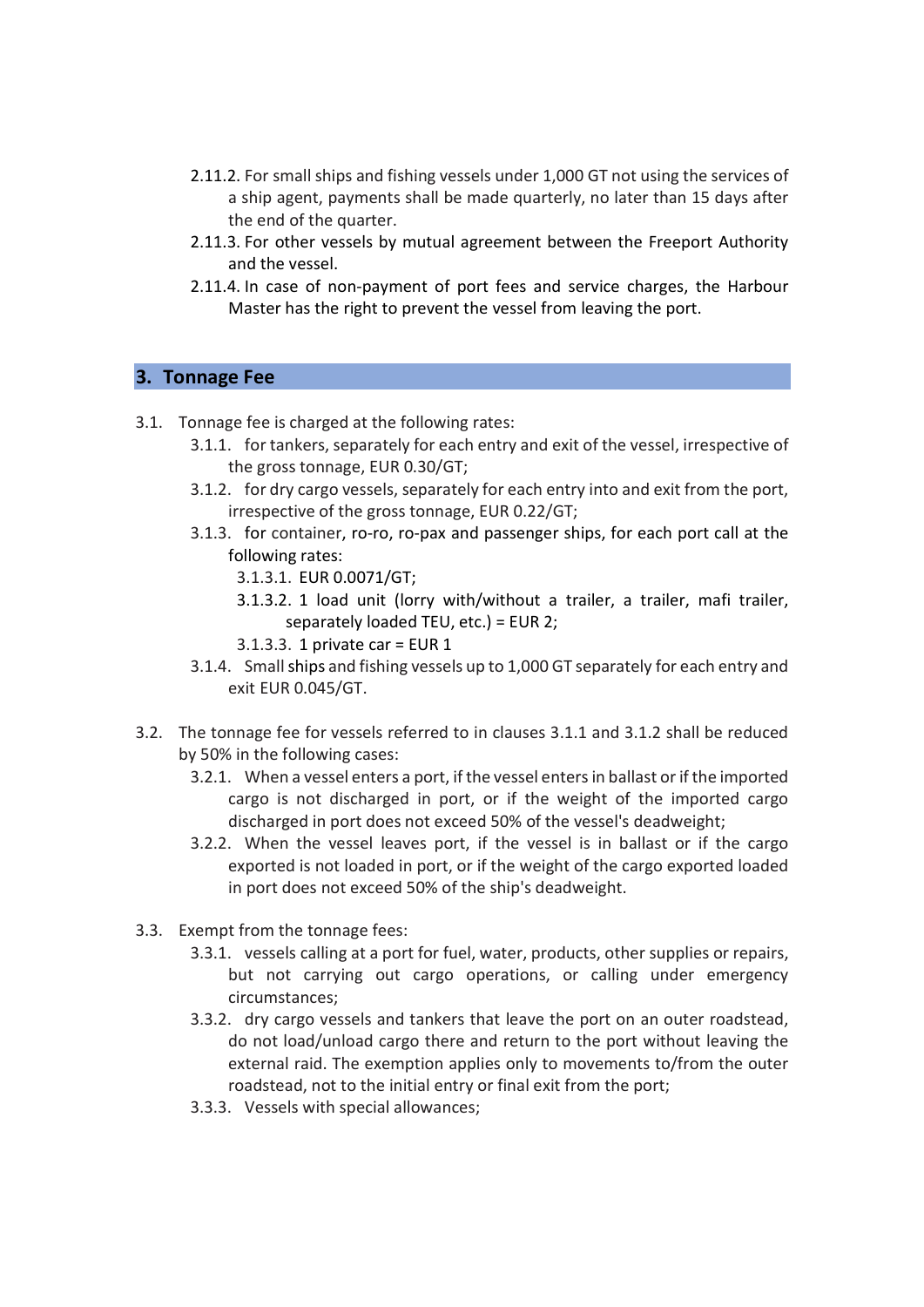3.3.4. Vessels of the Ventspils Port fleet and vessels owned or leased by the Freeport Authority.

# 4. Canal fee

- 4.1. The canal fee is calculated separately for each entry and exit at a rate of EUR 0.35 per GT;
- 4.2. The canal fee is reduced by 50% for dry cargo vessels up to 10,000 GT:
	- 4.2.1. When a vessel enters a port, if the vessel enters in ballast or if the imported cargo is not discharged in port, or if the weight of the imported cargo discharged in port does not exceed 60% of the vessel's deadweight;
	- 4.2.2. When the vessel leaves port, if the vessel is in ballast or if the cargo exported is not loaded in port, or if the weight of the cargo exported loaded in port does not exceed 60% of the ship's deadweight.
- 4.3. The following are exempt from the canal fee:
	- 4.3.1. vessels calling at a port for fuel, water, products, other supplies or repairs, but not carrying out cargo operations, or calling under emergency circumstances;
	- 4.3.2. container ships, ro-ro and ro-pax ships with a liner status, and passenger ships;
	- 4.3.3. dry cargo vessels and tankers that leave the port on an outer roadstead, do not load/unload cargo there and return to the port without leaving the external raid. The exemption applies only to movements to/from the outer roadstead, not to the initial entry or final exit from the port;
	- 4.3.4. vessels with special allowances;
	- 4.3.5. Vessels of the Ventspils Port fleet and vessels owned or leased by the Freeport Authority;
	- 4.3.6. small ships and fishing vessels up to 1,000 GT.

# 5. Berth fee

- 5.1. The fee for the use of a berth or berths shall be as follows:
	- 5.1.1. If the vessel does not carry out cargo operations during the port call, a rate of EUR 0.03 per GT/day or pro rata share thereof shall apply.
	- 5.1.2. If the vessel carries out cargo operations during the port visit, a rate of EUR 0.10 per GT per port visit shall apply.
- 5.2. The following are exempt from berth fee:
	- 5.2.1. vessels calling at the port due to emergency circumstances;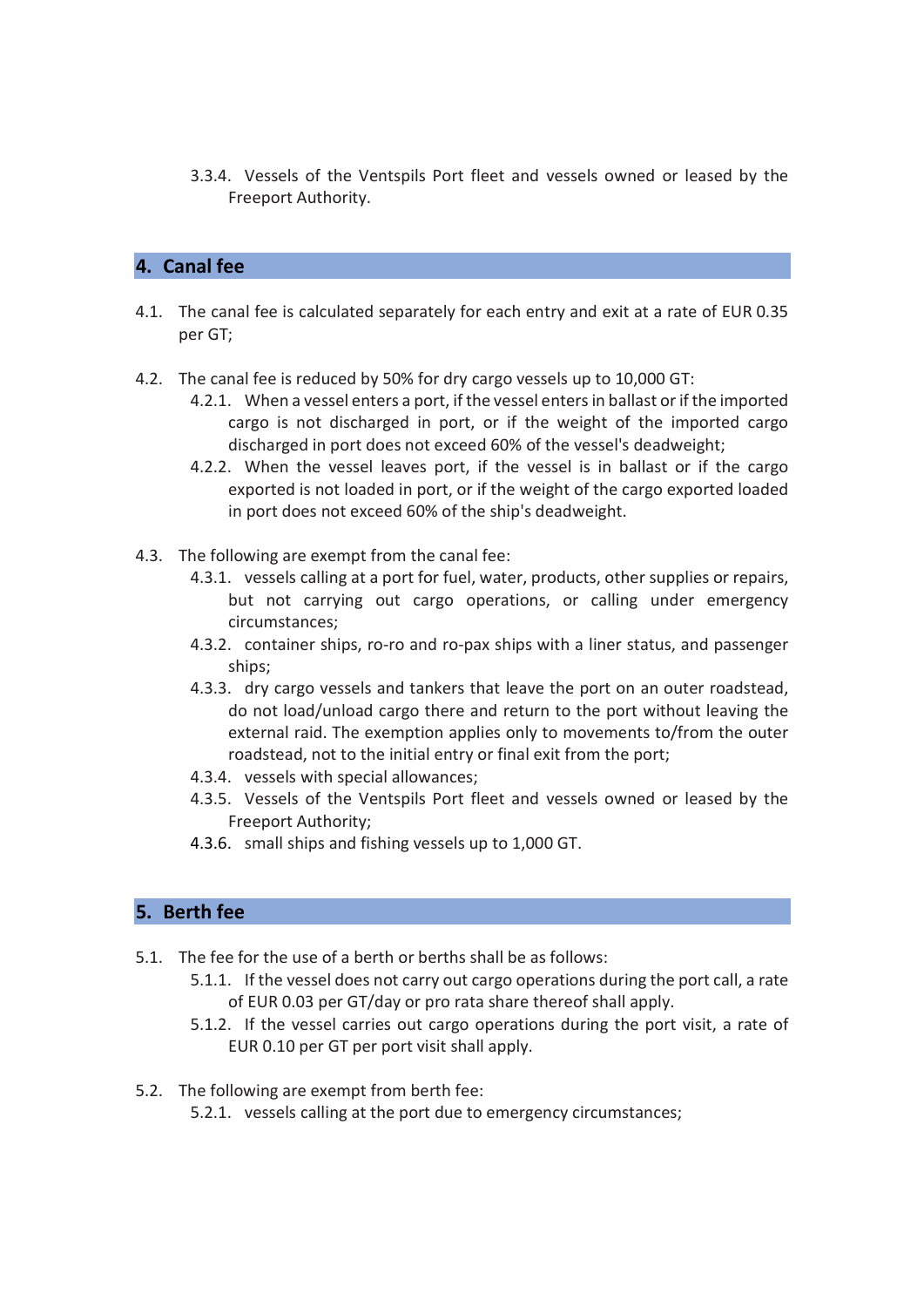- 5.2.2. vessels with special allowances;
- 5.2.3. vessels of the Ventspils Port fleet and vessels owned or leased by the Freeport Authority;
- 5.2.4. small ships and fishing vessels up to 1,000 GT;
- 5.2.5. container ships, ro-ro and ro-pax ships with a liner status, and passenger ships.
- 5.3. No berth fee is charged for vessels using privately owned berths.

#### 6. Passenger fee

6.1. The passenger fee is calculated for ro-pax and inter-port passenger vessels according to the passenger manifest of the vessel at the rate of EUR 0.50 per passenger arriving in and/or departing from the port.

# 7. Pilotage fee

- 7.1. The pilotage fee is calculated separately for each vessel entering and leaving the port at the rate of EUR 0.11 per GT.
- 7.2. A pilotage fee is charged:
	- 7.2.1. for bringing the vessel into port from the outer roadstead until the mooring operations are completed;
	- 7.2.2. for bringing the vessel to an outer roadstead, starting from the vessel's unmooring;
	- 7.2.3. for moving the vessel from one berth to another, from unmooring to completion of the mooring operations;
	- 7.2.4. the use of a pilot for deviation calculation work.
	- 7.3. The pilotage fee is reduced:
		- 7.3.1. 100% for container, ro-ro, cargo-passenger, passenger ships with a liner status, if the vessel is not using a pilot under special permission of the Harbour Master;
		- 7.3.2. 100% for small vessels and fishing vessels up to 1,000 GT, if the vessel does not use a pilot;
		- 7.3.3. 50% for all other vessels, unless the vessel is using a pilot under special permission of the Harbour Master.
- 7.4. Pilotage fees for the use of a pilot outside the port area (sea pilotage) shall be charged at the rate of EUR 0.002 per 1 nautical mile.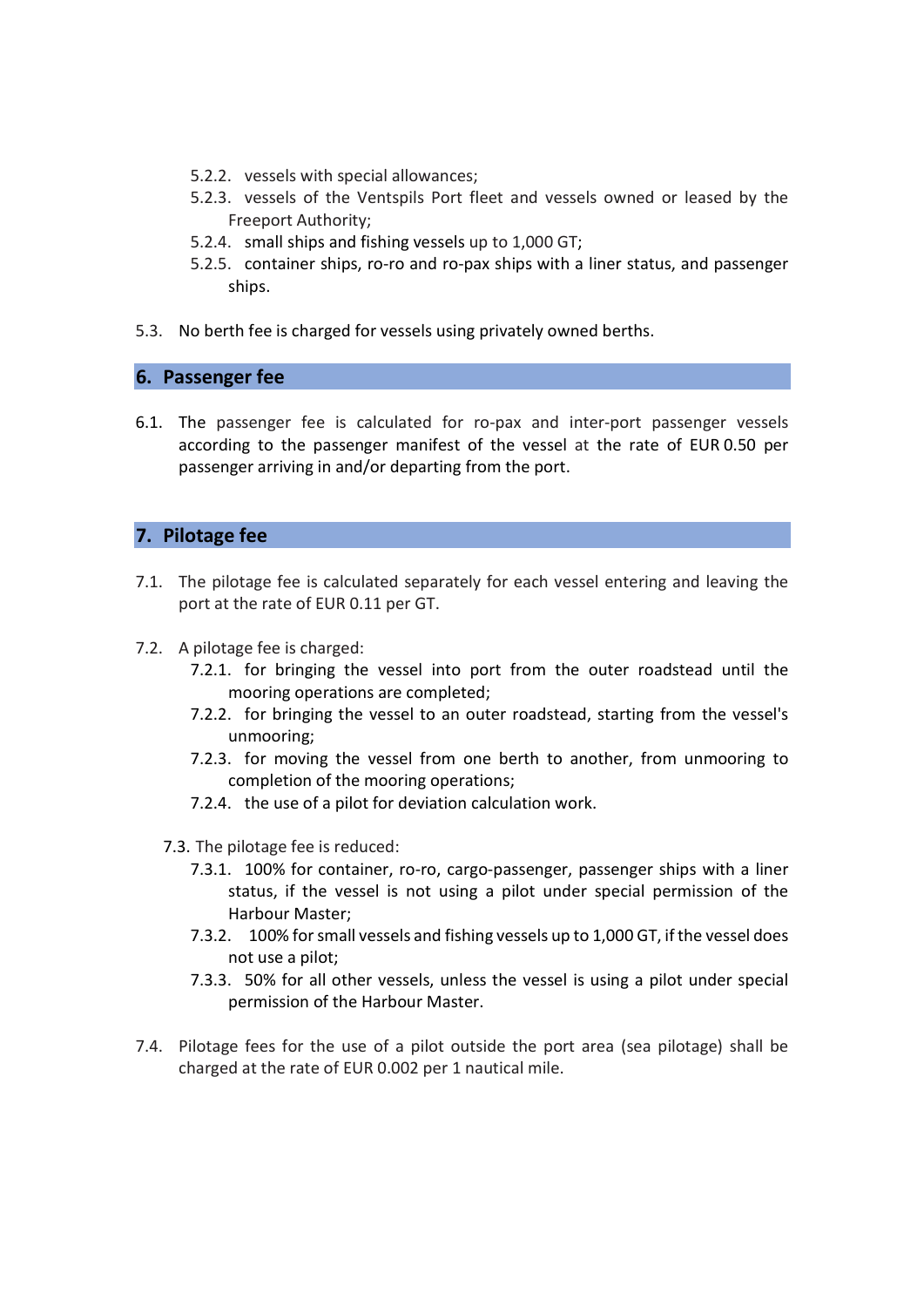- 7.5. The cost of sea pilotage services does not include the cost of travel (transport, daily subsistence allowance, rent of accommodation) for the pilotage staff. The costs of the pilotage staff shall be borne additionally by the shipowner.
- 7.6. If a pilot provides the services referred to in Clause 7.4 in addition to those referred to in Clause 7.2, the pilotage fee referred to in Clause 7.4 shall be added to the fee referred to in Clause 7.2.
- 7.7. 50% of the pilotage fee due for the services provided will be charged for a pilotage call followed by a refusal.

#### 8. Sanitary fee and charges for removal of polluted waste

- 8.1. The sanitary fee shall be received by the Freeport Authority, which shall ensure the reception of the following waste throughout the vessel`s lay-time:
	- 8.1.1. Waste water;
	- 8.1.2. Bilge water;
	- 8.1.3. Household waste.
- 8.2. Sanitary fee shall be levied as follows:
	- 8.2.1. From container, ro-ro, cargo passenger and passenger vessels, as follows:
		- 8.2.1.1. The basic tariff rate is EUR 0.012/GT;
		- 8.2.1.2. In addition, for volumes above  $10m<sup>3</sup>$ , vessels shall pay a tariff of EUR  $18.00/m<sup>3</sup>$  for the removal of waste water and bilge water;
		- 8.2.1.3. For the time spent by the receiving vessel at the vessel to be serviced in excess of 2 hours per port visit at the rate of EUR 300 per hour;
		- 8.2.1.4. Household waste is removed according to a tariff set by the waste manager.
	- 8.2.2. from all other vessels depending on their lay-time at the port at the following rates:
		- 8.2.2.1. Up to 3 days EUR 0.06/GT;
		- 8.2.2.2. From 4 to 10 days EUR 0,075/GT;
		- 8.2.2.3. From 11 to 30 days EUR 0.08/GT;
		- 8.2.2.4. Over 30 days EUR 0.11/GT.
- 8.3. If the dry cargo vessel or tanker is equipped with an incinerator and has submitted documents certifying this to the Freeport Authority, the sanitary fee is reduced by 50%.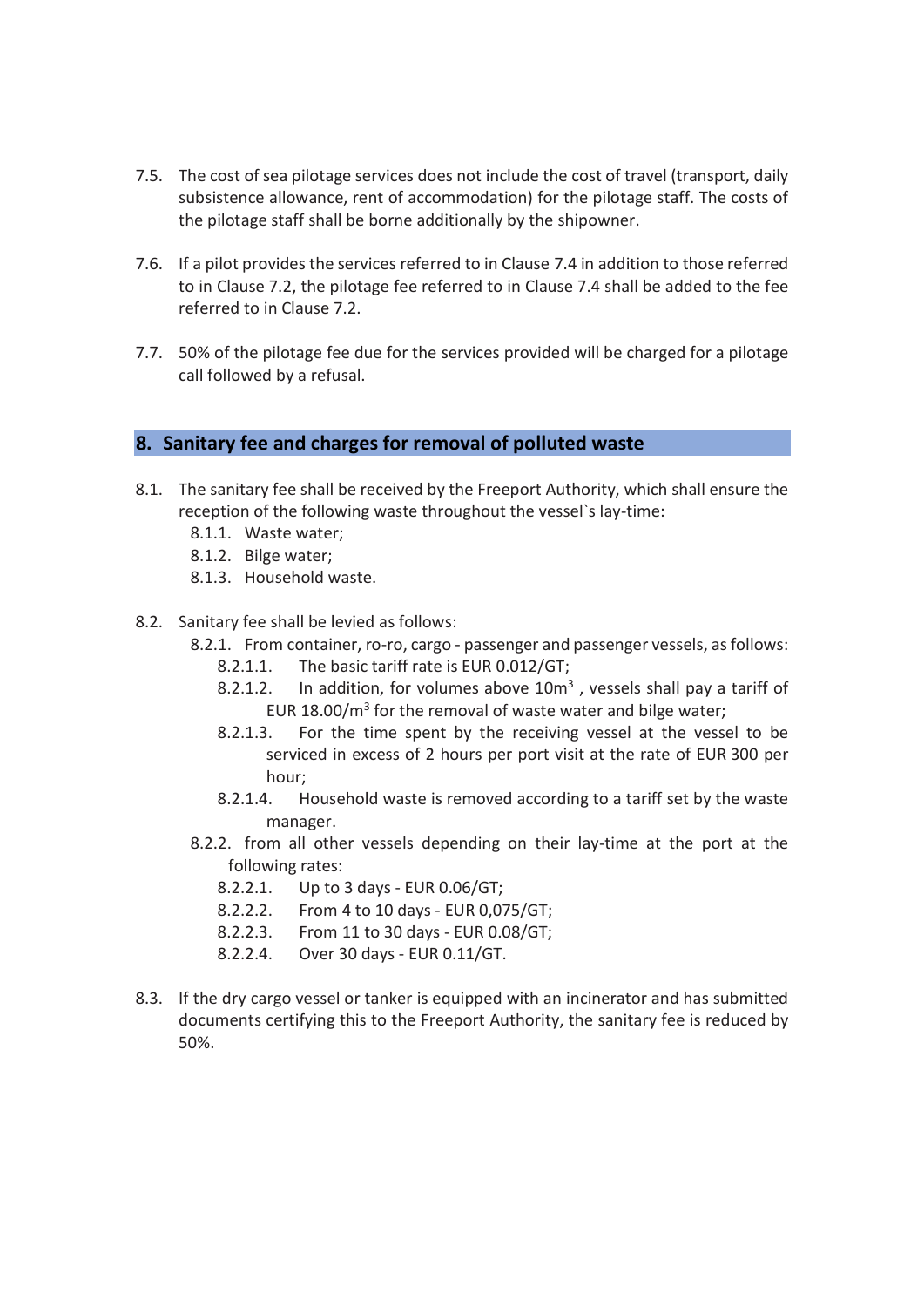- 8.4. State services, harbour fleets, small vessels, fishing vessels up to 1,000 GT, barges without crew are exempted from payment of the sanitary fee and payment shall be made in accordance with the following:
	- 8.4.1. dry waste is removed according to a tariff set by the waste manager;
	- 8.4.2. waste water and bilge water shall be transferred at a rate of EUR  $18.00/m<sup>3</sup>$ per volume transferred plus EUR 300 per hour for the time spent by the receiving vessel at the vessel to be serviced;
	- 8.4.3. for fishing vessels and small vessels arriving at a polluted water collection vessel and transferring bilge water or waste water, the applicable tariff shall be EUR 25.00/m<sup>3</sup> .
- 8.5. The charge for the disposal of solid waste polluted with oil or oil products is EUR 2 250/tonne.
- 8.6. Removal of polluted ballast water and water from cleaning cargo tanks as follows: 8.6.1. For the removed volume, the acceptance tariff of JSC Ventbunkers is EUR  $17.25/m^3$ ;
	- 8.6.2. For the work of the receiving vessel, at a rate of EUR 300 per hour for the time spent by the receiving vessel with the vessel to be serviced.

#### 9. Charge for mooring work

- 9.1. The mooring charge shall be charged according to the gross tonnage of the vessel separately for each mooring operation at the following rates:
	- 9.1.1. For vessels up to 2,000 GT EUR 100;
	- 9.1.2. For vessels from 2,001 GT to 5,000 GT: EUR 120;
	- 9.1.3. For vessels from 5,001 to 10,000 GT: EUR 160;
	- 9.1.4. For vessels from 10,001 to 20,000 GT: EUR 230;
	- 9.1.5. For vessels from 20,001 to 40,000 GT: EUR 320;
	- 9.1.6. For vessels Over 40,001 GT EUR 420.
- 9.2. The mooring charge is reduced by 50% for container, ro-ro, cargo-passenger and passenger vessels with a liner status.

# 10.Charge for using tugboats

- 10.1. The use of tugboats, irrespective of their number, for mooring operations shall be charged at the following rates per operation:
	- 10.1.1. mooring or unmooring EUR 0,255/GT;
	- 10.1.2. mooring from one berth to another EUR 0.32/GT;
	- 10.1.3. remooring within one berth EUR 0,255/GT.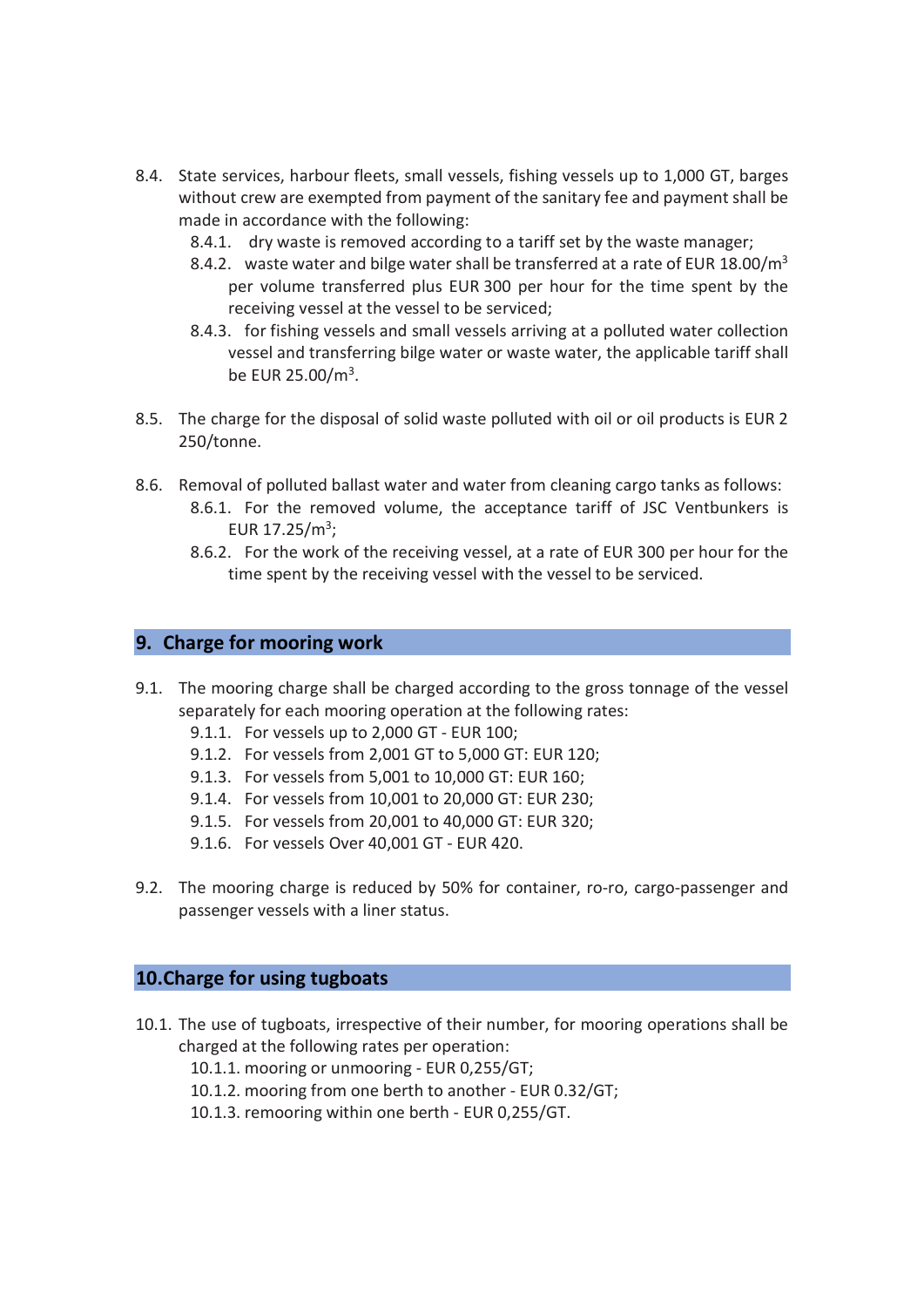- 10.2. The charge for using tugboats is reduced by 25% from the basic rate for the following vessels:
	- 10.2.1. for vessels with special allowances;
	- 10.2.2. Vessels of the Ventspils Port fleet and vessels owned or leased by the Freeport Authority;
	- 10.2.3. vessels calling at a port due to emergency circumstances;
	- 10.2.4. for vessels using tugboats on "stand-by" basis, which must be indicated on the pilot's ticket.
- 10.3. The following basic rate increases apply to tugboat services:
	- 10.3.1. on Saturdays, Sundays, public holidays from 06.00 to 22.00 by 20%;
	- 10.3.2. on Saturdays, Sundays, public holidays from 22.00 to 06.00 by 40%;
	- 10.3.3. on weekdays from 22:00 to 06:00 by 20%;
	- 10.3.4. if the period of service begins before the occurrence of those days or ends after the expiry of those days, the service is calculated for the day to which the greater part of the period of service relates.
- 10.4. If tugboats are used for work other than mooring, serving ro-ro or cargo-passenger ships which have been granted the status of a liner or passenger ships, the following hourly rates shall apply:
	- 10.4.1. with engine power up to 2,500 hp EUR 400 per hour;
	- 10.4.2. with engine power greater than 2,500 hp EUR 700 per hour.

The hourly rates for tugboats shall be increased or decreased in accordance with the provisions of clauses 10.2 and 10.3.

- 10.5. The use of tugboats is governed by the Freeport of Ventspils Regulations.
- 10.6. If more than one tugboat is used for towage, the money for the above services shall be apportioned between the tugboats in proportion to the time worked and the capacity of the tugboats.
- 10.7. The time for using tugboats is rounded up to 0.5 hours, with less than 30 minutes counting as 0.5 hours and more than 30 minutes as 1.0 hour. The time actually worked is shown on the tugboat receipt, signed by the person ordering the operation.
- 10.8. An additional fee shall be charged for a tugboat call followed by a refusal 50% of the operation fee applied for, calculated in accordance with the tariffs set out in Clause 10.1. In the event that the cost of the requested operation is calculated on a time basis, the cost of calling a tugboat followed by a refusal shall be calculated as 50% of the cost per hour of the tugboats involved in the operation.